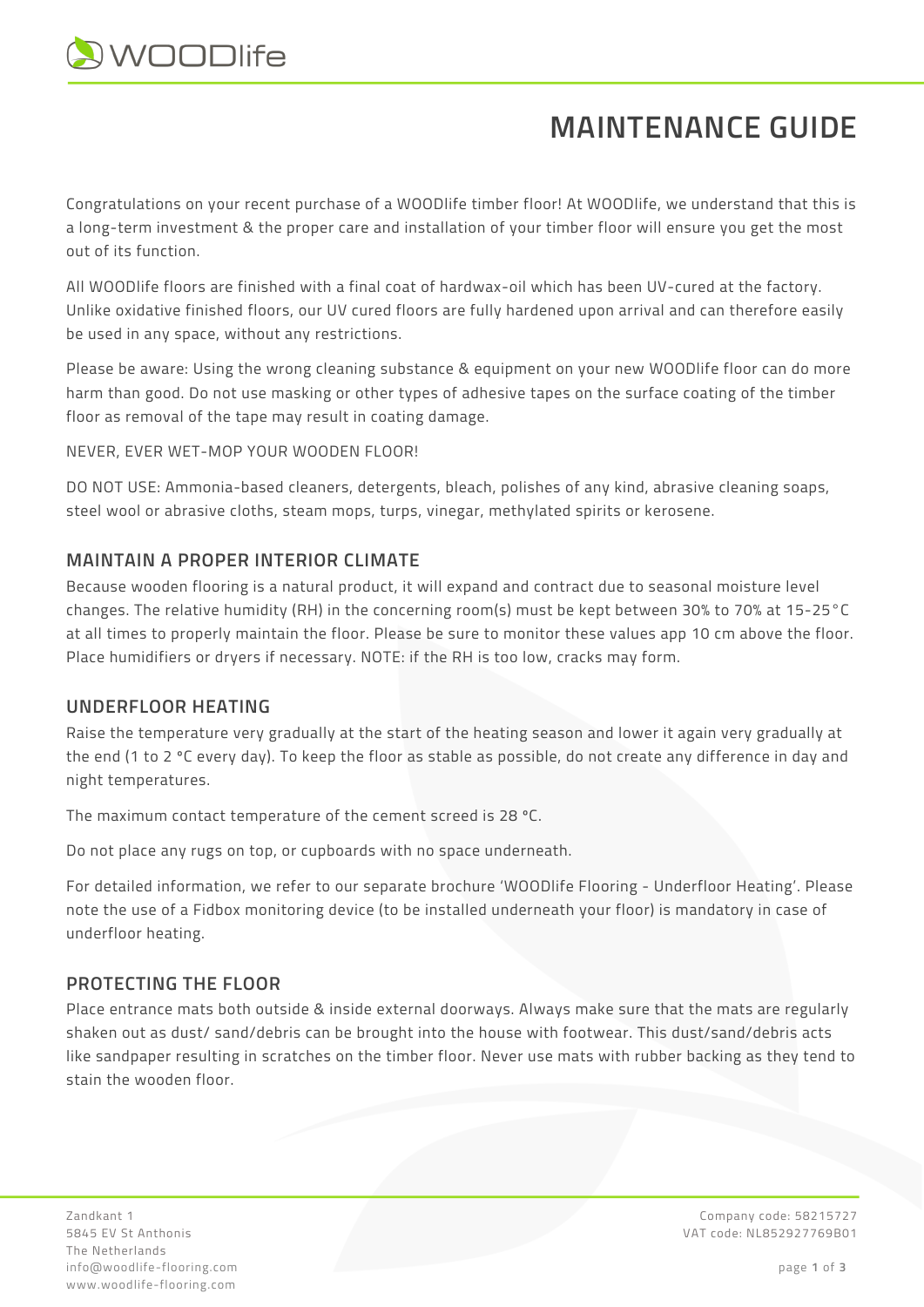

Place felt mats under chairs and tables. Chairs and any other light furniture must always be lifted & not slid across the wooden floor. **Do not** wear sharp or narrow point high heeled shoes on your timber floor.

Never place plants direct onto a wooden floor; always use a pot stand or dish. Placing iron subjects or objects with rubber caps onto an oak floor may cause stains.

Direct sunlight & or other sources of UV Light can cause the wooden floor to gap between boards & cup (board edges higher than the center of the board). The colour of the wooden floor board can also change (darken) over time from oxidation. Curtains, blinds, & other types of window protectors should be used to slow down the colour changing process.

# **CLEANING OF THE FLOOR**

#### **Daily**

Only use a soft broom & a soft head, low intensity vacuum to remove dust/sand/debris particles from the floor. Vacuum heads should be checked regularly because if they have worn thin, contact with any metal from the head onto the timber floor can result in scratching.

Spills should be wiped up immediately.

Shake off external & internal mats to remove any debris.

#### **Weekly**

Vacuum clean the floor and mop stubborn dirt away with Saicos Ecoline Wash Care.

Ecoline Wash Care is a water additive with plant soaps and natural care components.

Just add to water (2 caps of 1-liter canister and 1 cap of 10 liters canister is sufficient for 5 liters of water). Wring out cloth and mop as usual. If necessary, wipe again with dry cloth. Allow the floor to dry completely before walking on it.

#### **Stain removal**

Stains must be removed immediately. Specific stains can be treated locally by applying the undiluted Wash Care with a piece of cloth. Make sure to remove any access Wash Care after rubbing the stain by wiping the floor with clean water with a well wrung cloth.

Stains of chewing gum should be cooled, scraped very carefully and cleaned.

Stains of blood should be removed with cold water with a well-wrung cloth.

# **MAINTENANCE OF THE FLOOR**

Depending on the intensity of use, treatment with Saicos Wax Care must be carried out regularly in order to keep the floor in optimum condition. Use Wax Care White for white oiled floors and colorless Wax Care for all other floors. First thoroughly clean the floor with Saicos Ecoline Wash Care (see wet cleaning of the floor) and allow it to dry completely. Apply Saicos Wax Care to small areas in an even layer with a cloth with the grain of the wood. Never use steel wool, micro fibre, or abrasive cleaners.

Zandkant 1 Company code: 58215727 5845 EV St Anthonis VAT code: NL852927769B01 The Netherlands info@woodlife-flooring.com page **2** of **3** www.woodlife-flooring.com